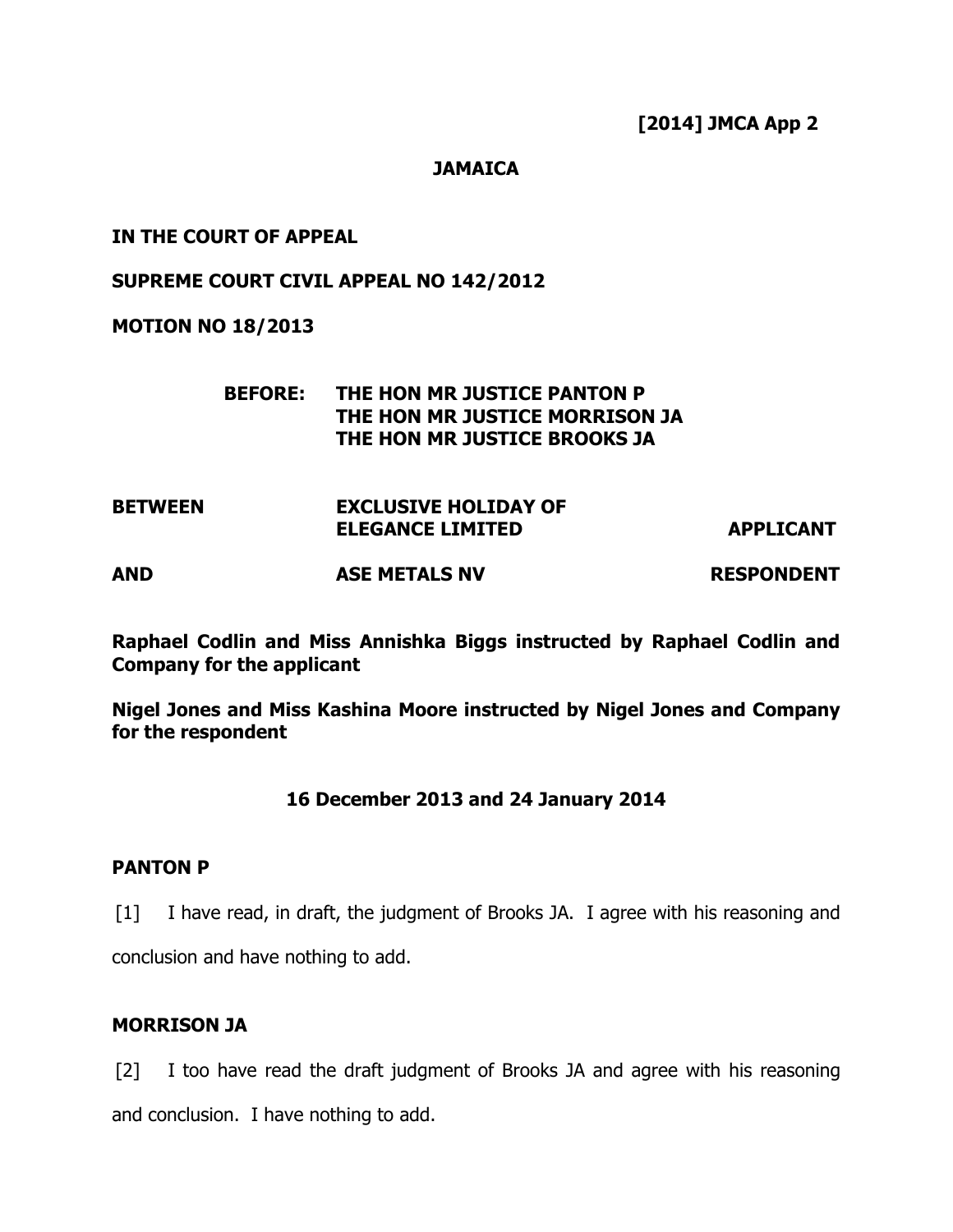#### BROOKS JA

[3] On 27 September 2013, this court ruled that ASE Metals NV (ASE), a corporate entity with its registered offices in Belgium, was entitled to summary judgment against Exclusive Holiday of Elegance Limited (Exclusive Holiday), a company incorporated and operating in Jamaica. The sum involved is US\$885,000.00, being the sum that the court found that the parties had agreed that Exclusive Holiday should pay for goods that ASE had sold to it. Exclusive Holiday is aggrieved by the decision, and on 16 October 2013, filed the present motion seeking permission to appeal to Her Majesty in Council. Such permission is provided for in section 110 of the Constitution of Jamaica.

[4] ASE contested the motion on two main bases. It first filed a notice of preliminary objection to the motion. Its objection is that the notice of motion, not having been served on it within 21 days after the judgment of the court, is out of time and therefore cannot be entertained. Secondly, it argued that the judgment of this court, granting summary judgment to one of the parties, did not constitute a final decision in a civil matter, and therefore does not grant a right to appeal to Her Majesty in Council.

[5] The court reserved its decision on the preliminary point and heard the substantive application, promising to give its decision at a later date. Subsequent to reserving, it received further written submissions from Mr Codlin on behalf of Exclusive Holiday. Having reviewed record and all the submissions the court now fulfills its promise.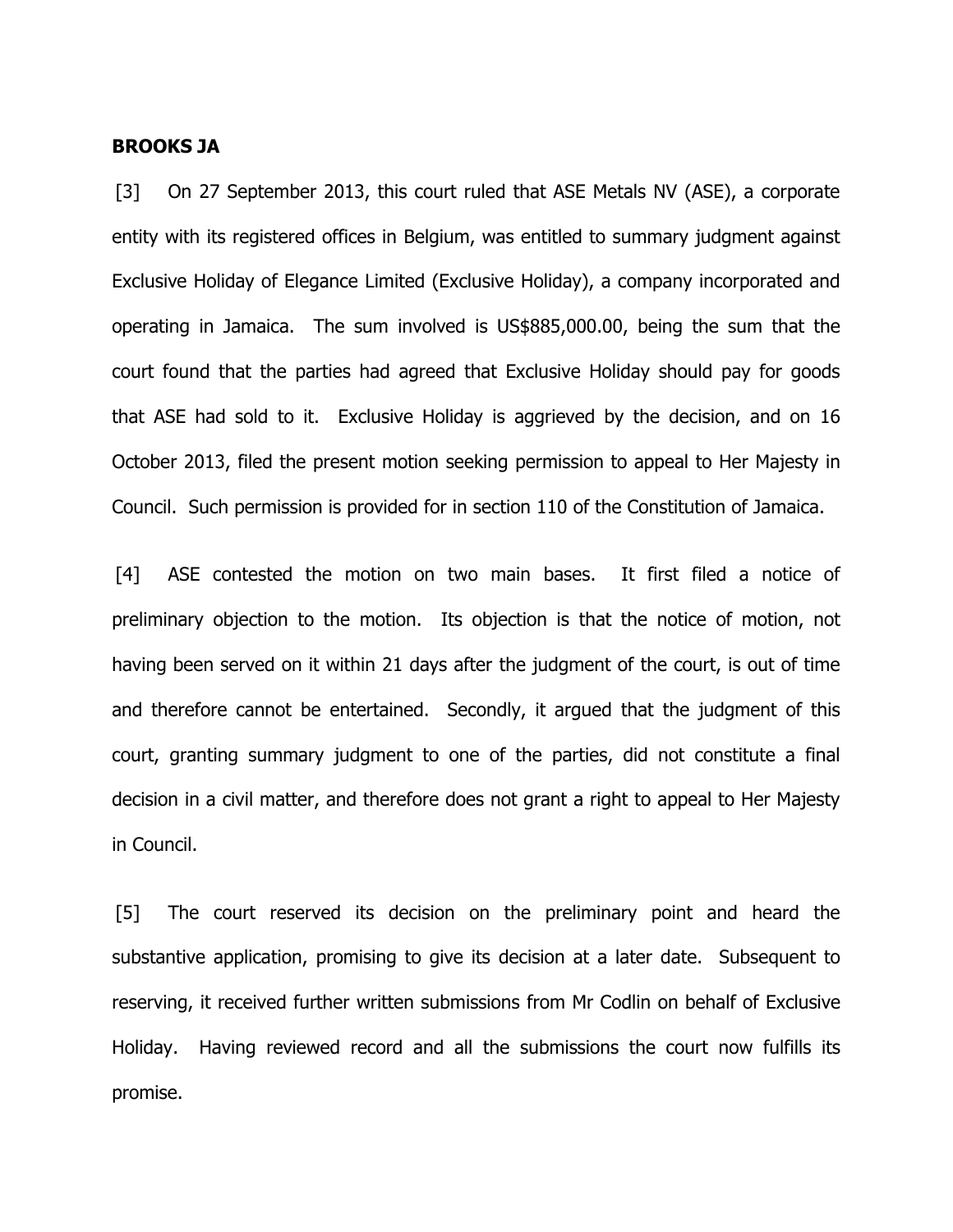#### The preliminary objection

[6] The preliminary objection arose because, although Exclusive Holiday filed its notice of motion within 21 days of the delivery of the judgment, it did not serve a notice of its intention to apply on ASE within that time frame. The 21-day period is stipulated by section 3 of the Jamaica (Procedure in Appeals to Privy Council) Order in Council 1962 (hereafter called "the Order in Council").

[7] Mr Jones, on behalf of ASE, submitted that service within 21 days is a precondition for the court to have jurisdiction to hear the motion. He argued that failure to satisfy that condition doomed the motion to failure. Learned counsel relied, as authority for his submissions, on The University of Ceylon  $v \, \mathsf{E} \, F \, W$  Fernando S C 568 (delivered 31 July 1957).

[8] Mr Codlin drew a distinction between the filing of the notice of motion and the hearing of the application. He submitted that the notice of motion is not the application, and that the application is what is made to the court pursuant to the notice of motion. He argued that it is the notice of motion that must be filed within 21 days of the judgment sought to be impugned whilst the application is itself heard on a date fixed by the court. Learned counsel submitted that section 3 does not require notice to be given of the applicant's intention to file the notice of motion. It is notice of the hearing of the application, he submitted, which must be served on the respondents to the application. It is only on receiving such a notice, he continued, that the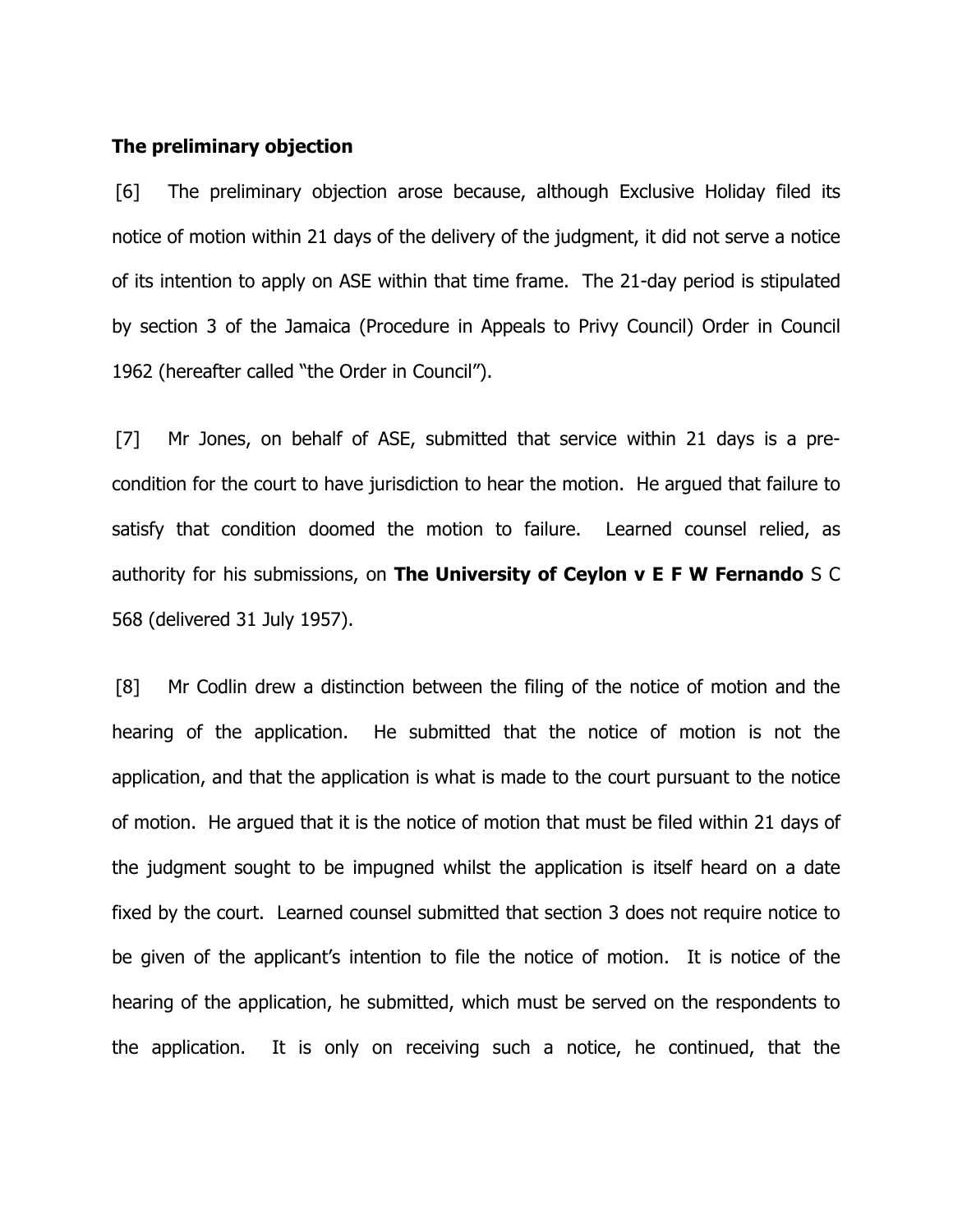respondents can reasonably be expected to take such steps as they may wish to take.

Mr Codlin submitted that the objection was without merit.

[9] The preliminary objection requires an interpretation of section 3. The section states as follows:

> "3. Applications to the Court for leave to appeal shall be made by motion or petition within twenty-one days of the date of the judgment appealed from, and the applicant shall give all other parties concerned notice of his intended application."

The specific question to be answered in that assessment is whether the 21 days stipulated in the section also refers to the time within which notice is to be given to the other parties concerned.

[10] If the answer is in the affirmative then any service of the notice after the expiry of the 21 days would render the court impotent to hear the motion. This is because it has no authority to extend the time stipulated in the section (see Chas E Ramson Ltd and Another v Harbour Cold Stores Ltd SCCA No 57/1978 (delivered 27 April 1982)).

[11] The essence of Mr Jones' submission is that if the application should be made within 21 days of the date of the judgment, notice of intention to make that application can only be given before the expiry of that time. There are cases in which that interpretation has been presumed to be correct as the question that was assessed by the court is whether the notice given was specific enough.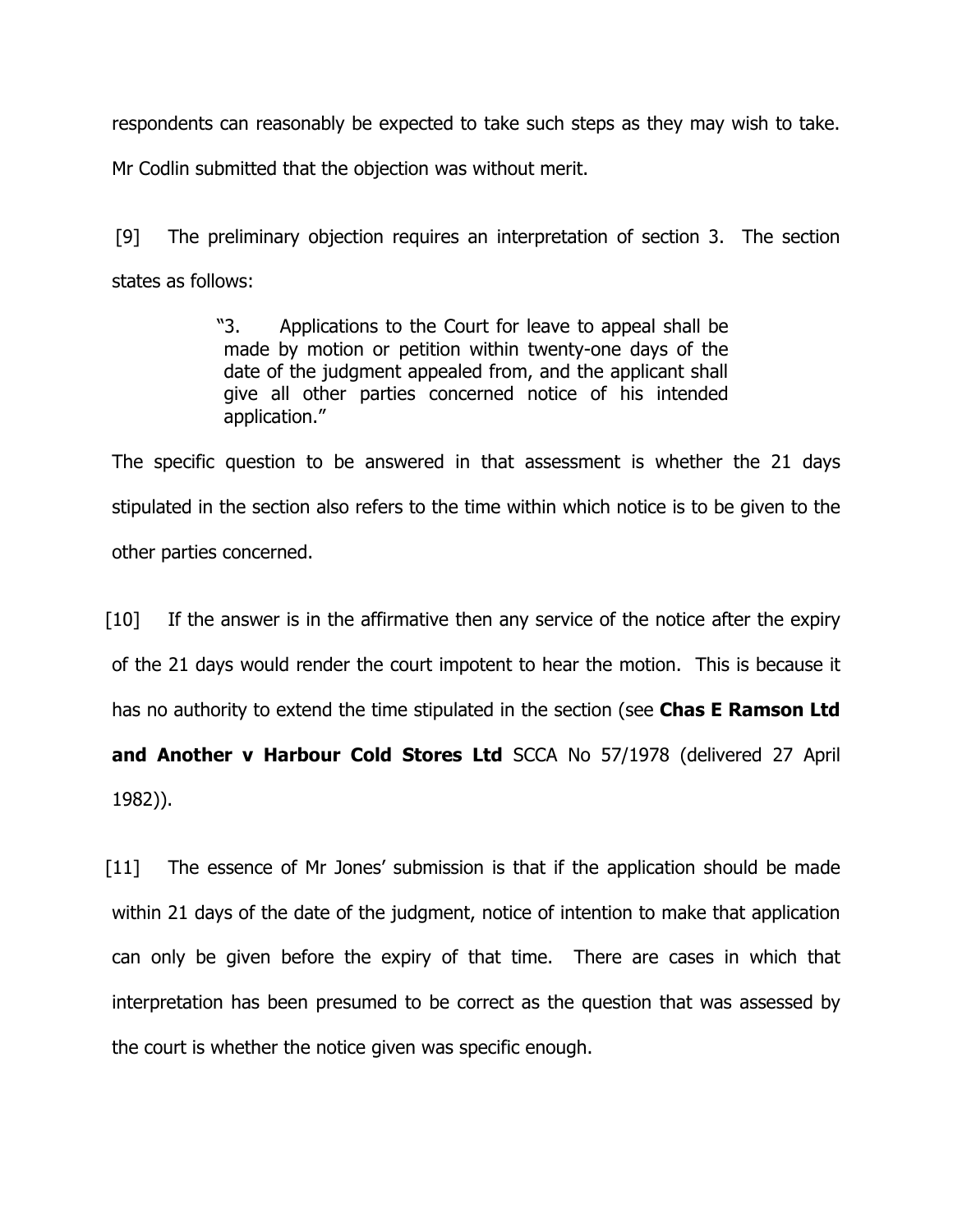[12] In **Robertson v Isaacs** (1982) 30 WIR 114, counsel for the respondent to an application for permission to appeal to the Privy Council, took a preliminary objection to the procedure adopted by the applicant. The objection was summarised by Peterkin CJ of the Court of Appeal of Eastern Caribbean States. The summary is at page 116g of the report:

> "He argued that he should have been served with a copy of the notice of motion itself within 21 days, and contended that the notice which was served on him was the notice which should have been served when one appealed directly to the Privy Council, and not the notice applying to this court for leave. In short, that the notice served on him was not sufficient and was not in compliance with r 4."

Rule 4 to which the learned judge referred, is identical in its terms to section 3 of the Order in Council.

[13] The difference between **Robertson** and the present case is that, unlike Exclusive Holiday, Mr Robertson did give notice to the other party of his intention to file the notice of motion. Isaacs' complaint was that the notice was not in the appropriate form and therefore could not have been considered as having been given. The issue raised in that case was, therefore, more in respect of the sufficiency rather than the timing of the service of the notice. The court ruled that the notice was a sufficient compliance with the rule and dismissed the preliminary objection. The authorities that were discussed in relation to the objection were not concerned with appeals to the Privy Council.

[14] There is, however, dictum in Lesmond v R (No 2) (1967) 10 WIR 259 which suggests that service of the notice of motion may be done after the expiry of the 21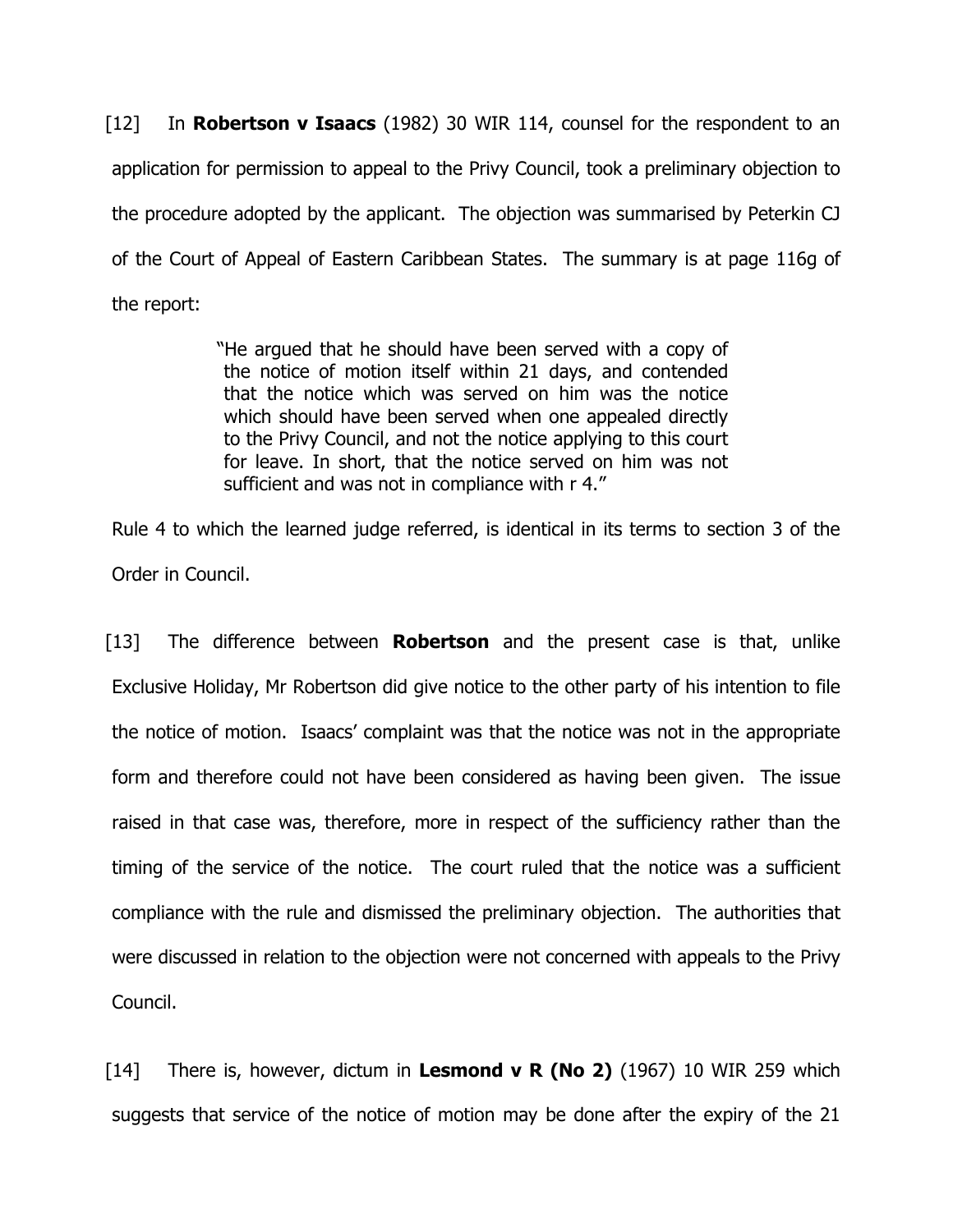days. The relevant rule in that case was also in terms identical to section 3. There, the notice of motion was filed on the  $21<sup>st</sup>$  day. Oral notice of the motion was, however, given thereafter, and written notice was not given until the day before the hearing. Lewis CJ, in delivering the judgment of the Court of Appeal of West Indies Associated States, commented on the situation but did not categorise the late service as being fatal to the application. He said at page 260D:

> "...petitions of this nature and applications which require to be notified to the other parties should be served promptly, as soon as the application has been lodged in this court."

Permission to appeal was refused on other grounds. The fact that Lesmond involved a criminal conviction does not distinguish it from the present case. The Order in Council does not draw a distinction between civil and criminal cases in that regard.

[15] It must be said that there is an inconsistency in Mr Codlin's submissions that the notice of motion is not the application for the purposes of the notice to the respondents to the application. If it is, as he submits, that the application is what is made to the court pursuant to the notice of motion, then it would be necessary for the notice of motion to be filed in advance of the expiry of 21 days and for the application to be heard by the  $21^{st}$  day. This is because section 3 requires the application to be made within 21 days. That is certainly not what the section envisages.

[16] It is undoubtedly generally accepted that where an application is to be made within a specific time, that requirement is fulfilled when the document setting out the application is filed with the registry, despite the fact that it is heard on a subsequent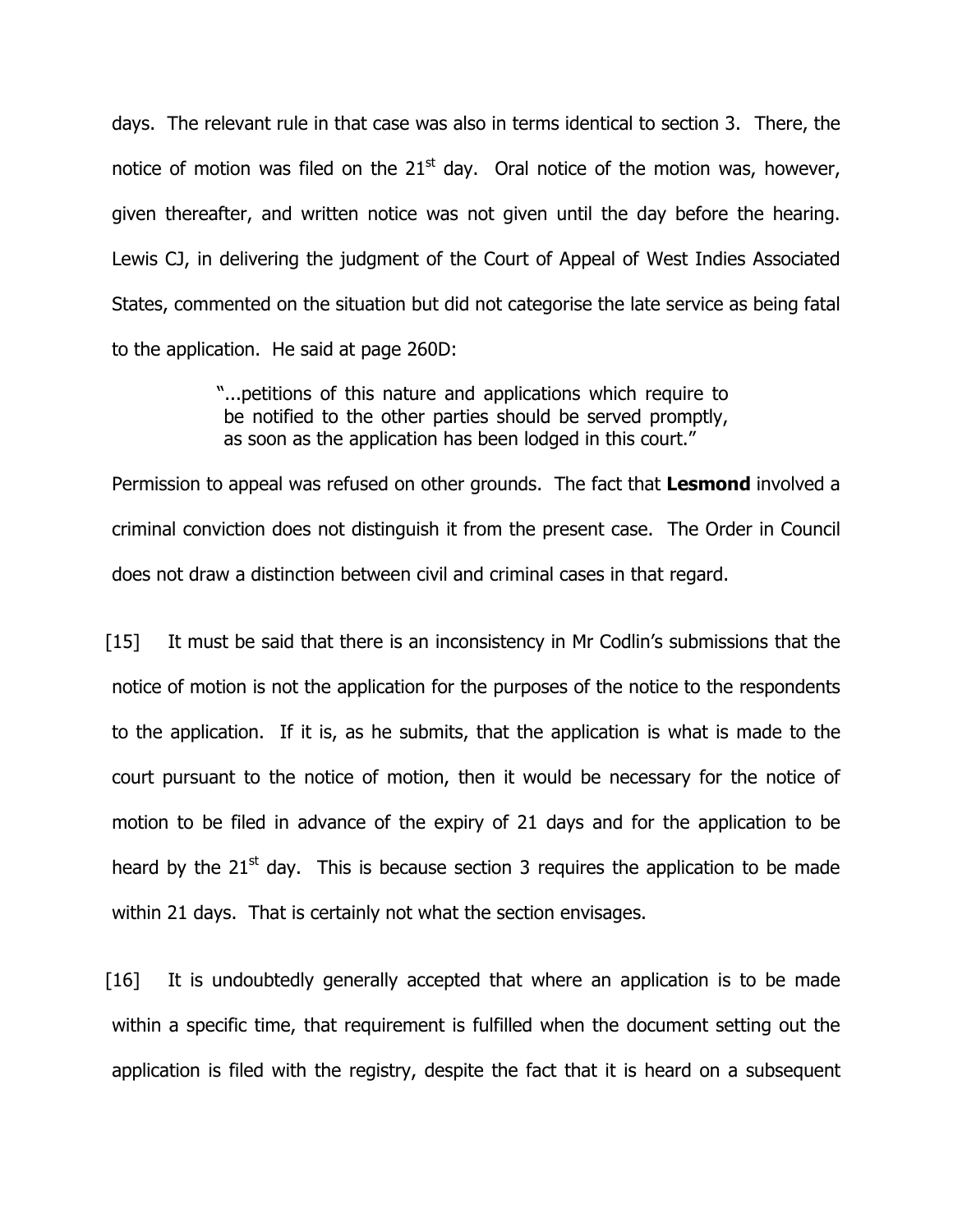date. That principle is recognised, although in a different context, in rule 11.4 of the Civil Procedure Rules 2002 (the CPR) which states as follows:

> "Where an application must be made within a specified period, it is so made if it is received by the registry or made orally to the court within that period." (Emphasis supplied)

Part 11 of the CPR has been stipulated to apply to this court (see rule 1.1(10) of the Court of Appeal Rules).

[17] Although no case directly on the point has been brought to the attention of the court, it would appear that the 21 days stipulated in the section does not specifically refer to the time for service on the other parties mentioned in the section. Mr Codlin's submission that notice is to be served in advance of the hearing of the application does not run afoul of section 3 and is more practical than the situation suggested by Mr Jones. It is more practical, and it is in fact the usual practice, that the notice to the other parties specified in section 3, be given by way of service of a copy of the notice of motion that has been filed in this court. The applicant should, however, as was stipulated by Lewis CJ in Lesmond, serve a copy of the notice of motion as soon as possible after filing the original in court.

 $\lceil 18 \rceil$  The Ceylonese case of **Fernando**, cited by Mr Jones, is distinguishable from the present situation. This is because **Fernando** dealt with a rule which specified the time for service of the relevant document. That rule stated:

> "Application to the court for leave to appeal shall be made by petition, within thirty days from the date of the judgment to be appealed from, and the applicant shall, within fourteen days from the date of such judgment, give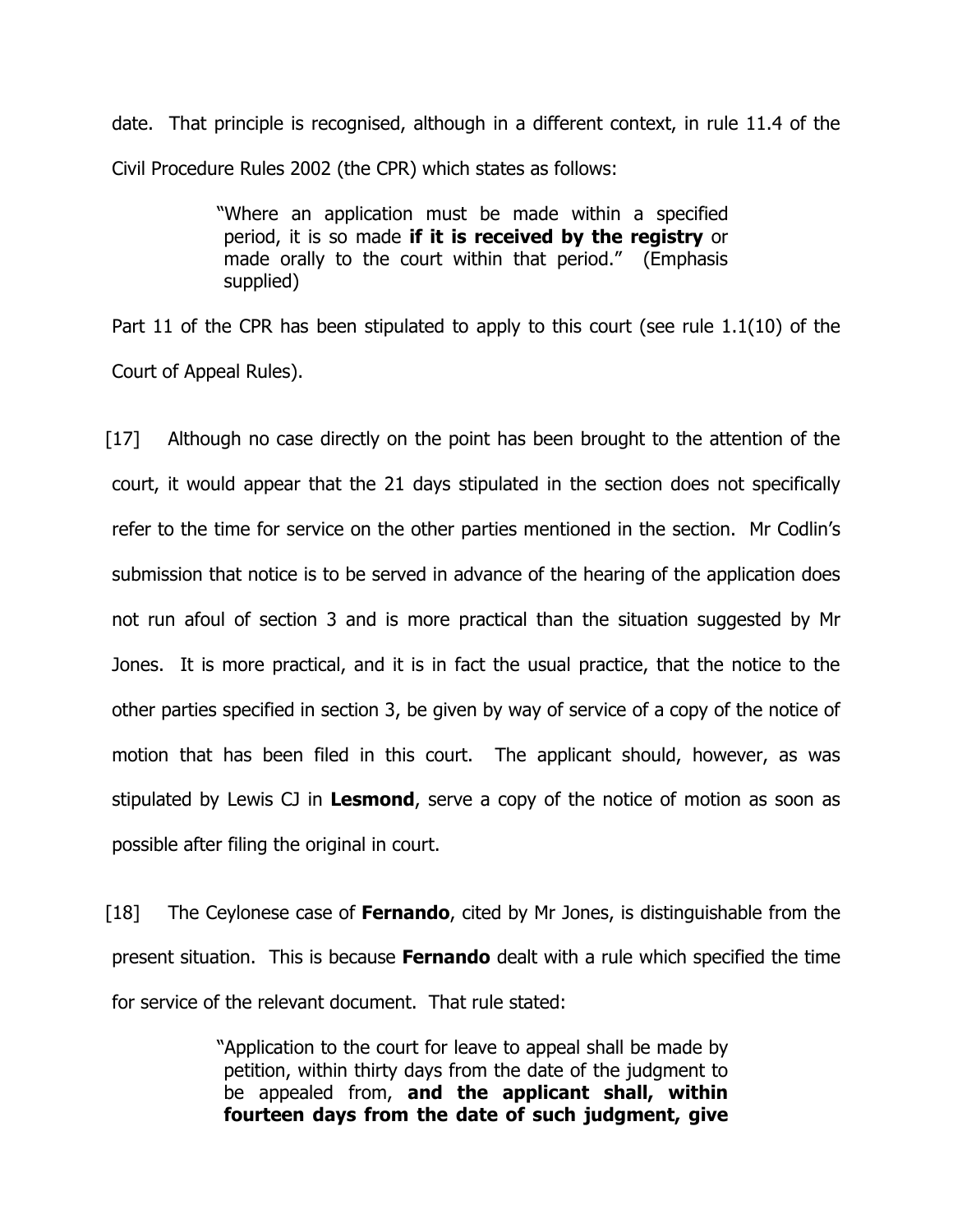# the opposite party notice of such intended application." (Emphasis supplied)

That rule, unlike section 3, is very specific in its requirement for service.

[19] For those reasons the preliminary objection fails.

# The substantive application

[20] In order to be able to get permission from this court to appeal to Her Majesty in Council, Exclusive Holiday has to satisfy the provisions of section 110(1)(a) of the Constitution of Jamaica. As the submissions concerning this point turn on the interpretation of the section it is first necessary to set it out. It states:

> "110.-(1) An appeal shall lie from decisions of the Court of Appeal to Her Majesty in Council as of right in the following cases-

> > (a) Where the matter in dispute on the appeal to Her Majesty in Council is of the value of one thousand dollars or upwards or where the appeal involves directly or indirectly a claim to or question respecting property or a right of the value of one thousand dollars or upwards, final decisions in any civil proceedings;" (Emphasis supplied)

[21] Exclusive Holiday asserts that it qualifies under section 110(1)(a). It asserts that it satisfies the requirements of that section and is, therefore entitled, as of right, to appeal to Her Majesty in Council. Mr Codlin submitted firstly, that the sum involved was well in excess of the stipulated sum. He also argued that section did not require satisfaction of the value requirement as well as the decision to be a final decision in civil proceedings. Learned counsel further submitted that, even if both requirements had to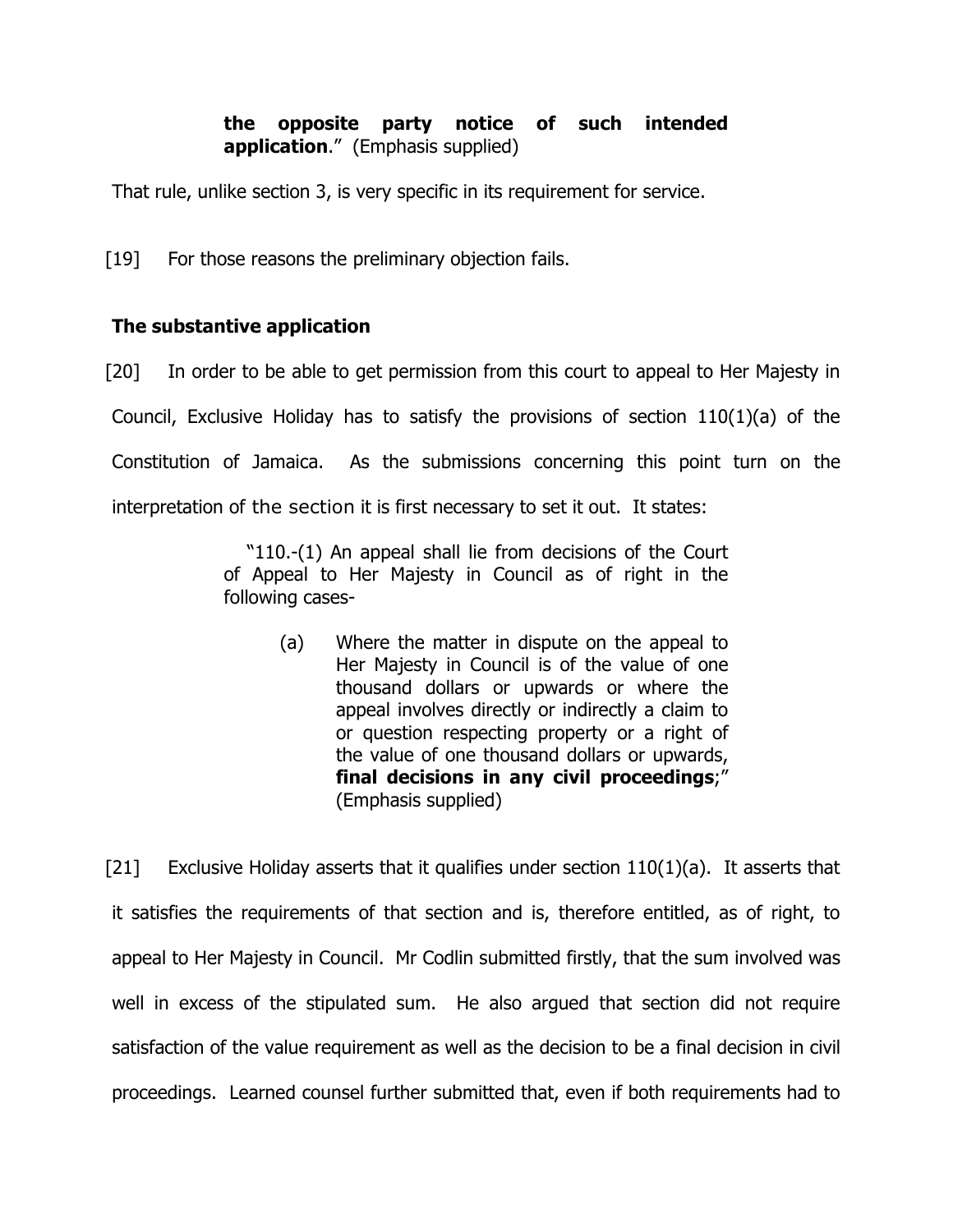be satisfied, the decision of this court in ASE's favour was a final decision and so both requirements had been satisfied in this case.

[22] Learned counsel argued that whereas a decision at first instance in an application for summary judgment may be considered an interlocutory decision, any decision by this court on appeal from such a decision would be a final decision. The difference, he submitted, is that there is no further appeal that can be made in the local judicial system.

[23] Mr Jones submitted that although the value requirement imposed by the section had been satisfied, this was not a final decision in a civil matter. He submitted that, the decision of this court, which is sought to be appealed, being an order for summary judgment, was interlocutory. On his submission, the judgment therefore fell outside of the ambit of section  $110(1)(a)$ . Learned counsel cited Jamaica Public Service Company Limited v Rose Marie Samuels [2010] JMCA App 23 in support of his submissions. Mr Jones argued that as Exclusive Holiday had relied solely on the ground of entitlement under section 110(1)(a), its application must fail.

[24] An application for permission to appeal to Her Majesty in Council must satisfy one of the provisions of section 110 of the Constitution. Section 110(1) allows for appeals as of right to the Privy Council. Although appeals are said to be of right, permission to appeal must still be sought and obtained from this court. The reason for seeking permission is to confirm compliance with the section. This was explained by the Privy Council in Ross v Bank of Commerce (Saint Kitts Nevis) Trust and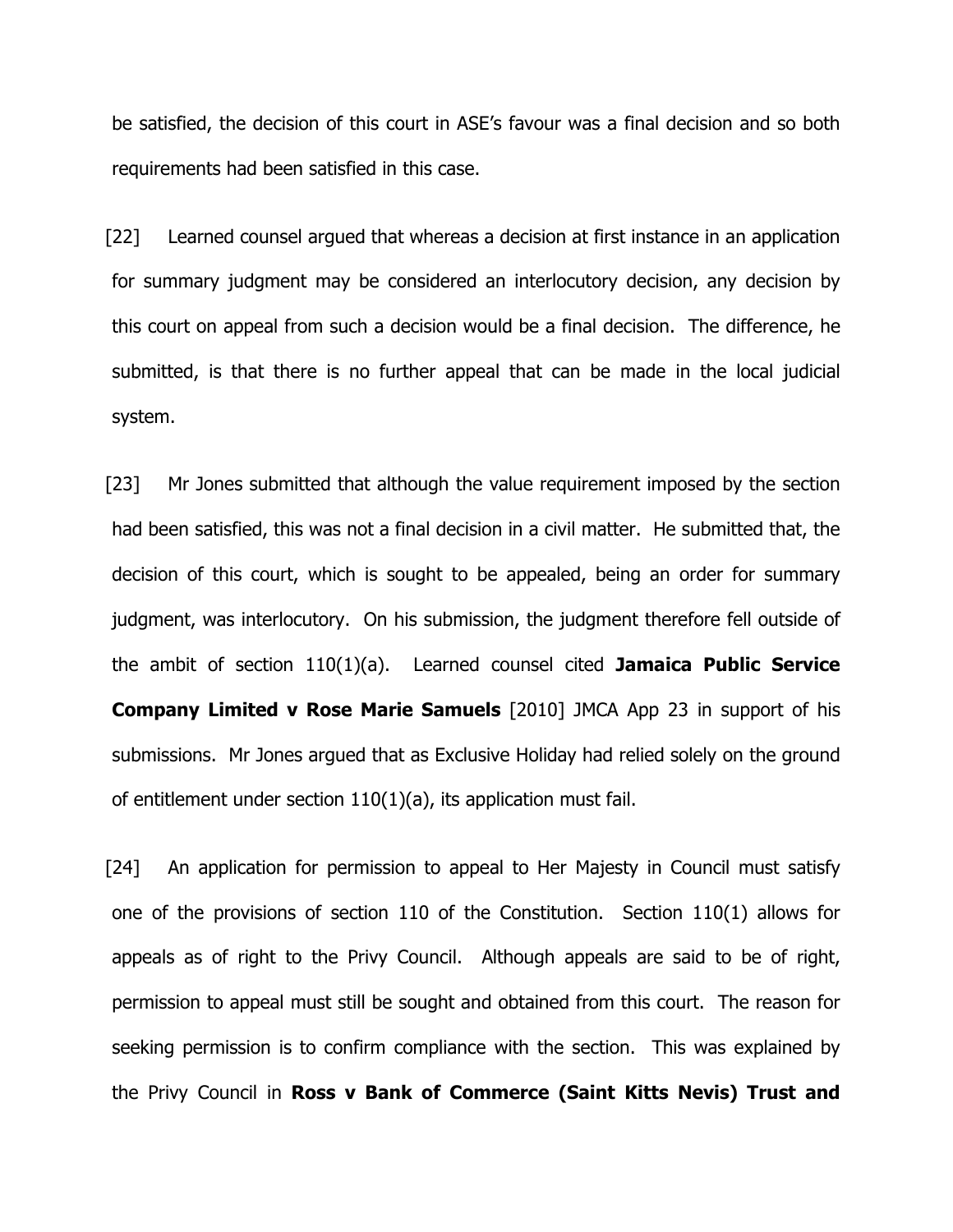**Savings Association** [2010] UKPC 28. Their Lordships said, in part, at paragraph 5 of their opinion:

> "The purpose of seeking leave to appeal from the court appealed from was to confirm that the appeal was as of right, and to impose such limited conditions as might be permitted by the local Constitution and law.

[25] It is now generally accepted, that the value of the property in dispute is to be considered cumulatively with the decision being a final decision in civil proceedings. In other words, that the property value requirement had to be satisfied **and** the decision had to be a final decision in civil proceedings. The majority judgment in Ledgister and others v Bank of Nova Scotia Jamaica Limited [2014] JMCA App 1 discusses the issue and the authorities bearing on the point.

[26] As there is no dispute that this is a civil matter, the question which arises is whether this court's decision, which Exclusive Holiday seeks to appeal from, is in fact, a final decision. The decision of this court, as set out in Jamaica Public Service **Company Limited v Samuels,** addresses that question. It is definitive on the point that an application for summary judgment is an interlocutory application, in that it would not result in a final decision, regardless of the outcome. As a consequence, the decision, even though it may result in a judgment bringing the litigation to an end, does not constitute a final decision. In this regard Morrison JA stated at paragraph [23] of the judgment in that case:

> "Summary judgment in fact seems to me to provide a classic example of the operation of the application principle, since if it is refused, the judge's order would clearly be interlocutory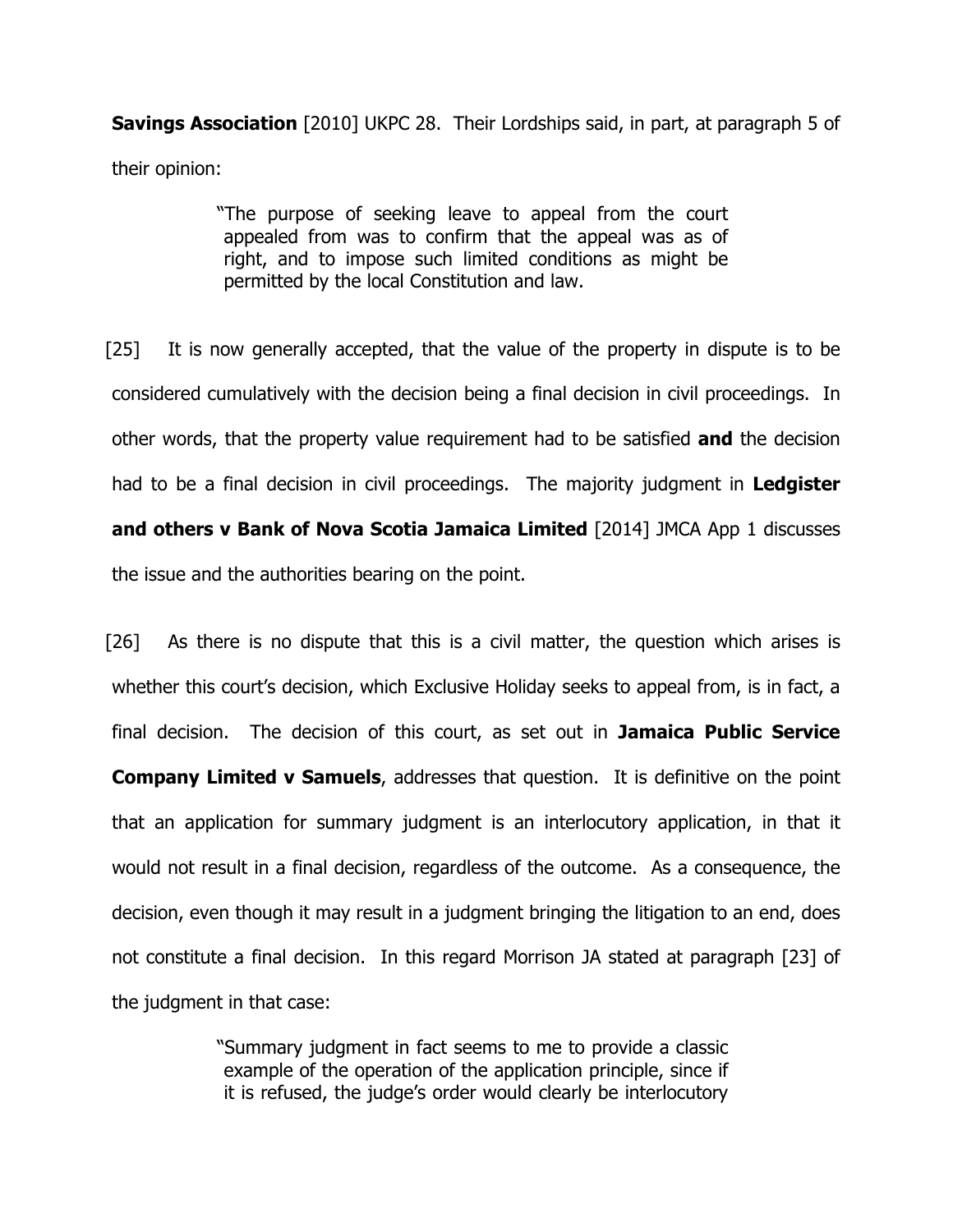and so, equally, where it is granted, the judge's order remains interlocutory."

[27] Contrary to Mr Codlin's submission, there is no qualification of that principle concerning the physical location of the court that grants the decision. The statutory framework allows appeals (with some qualification) in interlocutory matters to this court (see section  $11(1)(f)$  of the Judicature (Appellate Jurisdiction) Act), while section  $110(1)$ implicitly precludes them, as of right, for appeals to the Privy Council.

[28] Based on the above, the present position is that a party who wishes to appeal to Her Majesty in Council against a judgment granting summary judgment against it is not seeking to appeal against a final decision. Such a party is, therefore, not entitled as of right to permission to appeal. That is the position in which Exclusive Holiday has been placed in the circumstances of this case. Its application for permission to appeal must, therefore, fail.

### Stay of Execution

[29] Exclusive Holiday, as a consequential order to the grant of permission to appeal, also sought a stay of the execution of the judgment, until the appeal to the Privy Council was concluded. In light of the necessary refusal of its application for permission, its application for a stay of execution must also fail.

### **Conclusion**

[30] The preliminary objection to the application must be refused on the basis that section 3 of the Order in Council may be satisfied even if the applicant serves notice of